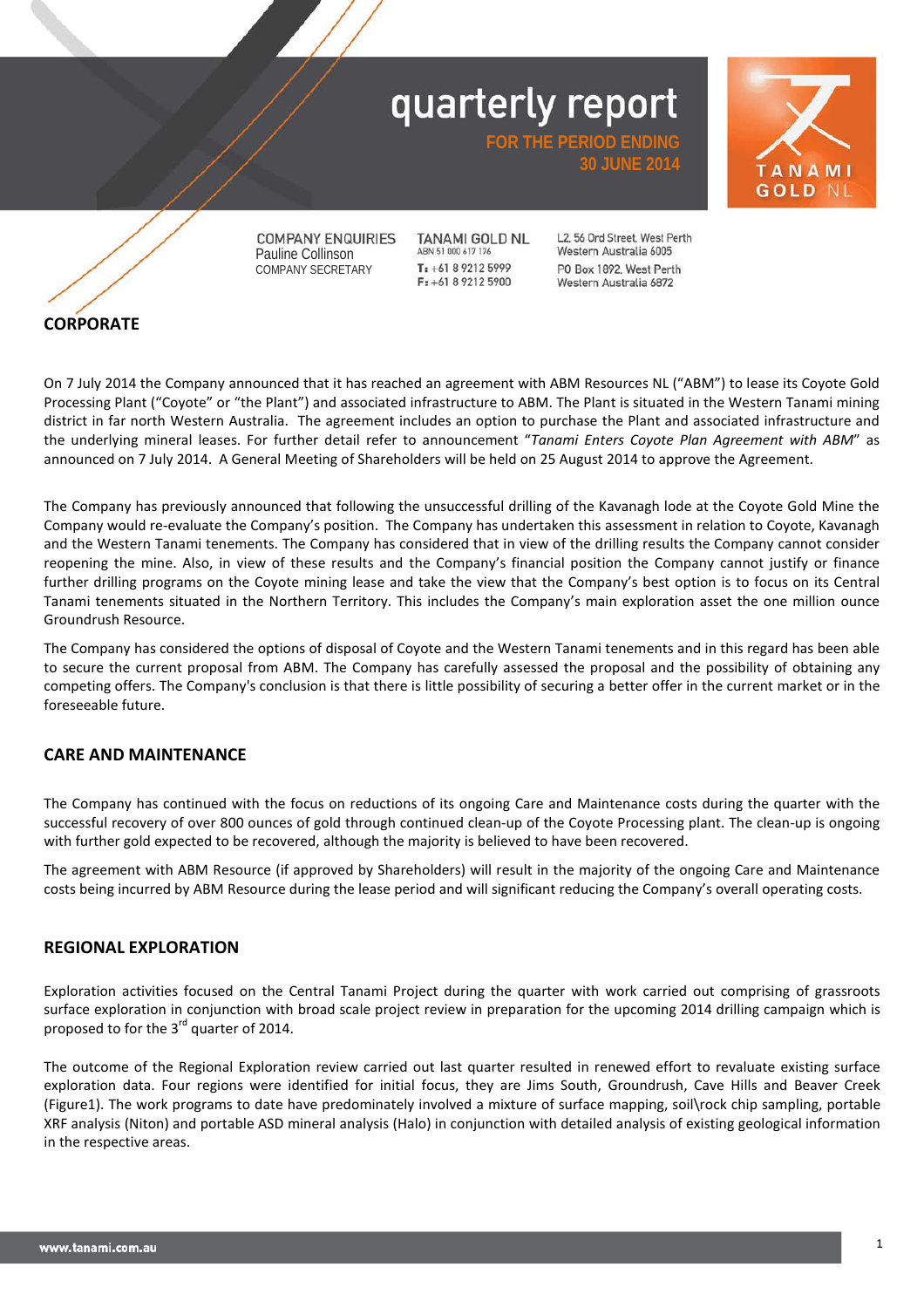### FOR THE PERIOD ENDING 30 JUNE 2014

Trials of the portable XRF (Niton) and ASD (TerraSpec Halo) devices have been carried out during the quarter to assess their benefit as a low cost early exploration technique to provide improved definition of anomalies before moving towards more traditional (and costly) soil sampling and drilling programs. The Niton device identifies element within a given sample through XRF analysis while the Halo device uses NIF (near infrared) mineral analysis to identify alteration minerals. The combination of these devices enables realtime assessment in the field, identifying geological boundaries \structural breaks and changes in regional alteration that historically has required soils samples to be taken and submitted to external laboratories with results not received for several weeks.

The trial of these devices is ongoing, initial results suggest that they will provide an improved definition of existing anomalies as well as being valuable in the identification of new anomalies.





#### **FINANCE**

#### **Cash and Cash Equivalents**

As at 30 June 2014, the Company had cash of \$925,083.

#### **Loan Facility with Sun Hung Kai International Bank [Brunei] Limited ("SHKIBBL")**

As at 30 June 2014, the Company had drawn down a total of A\$7 million from its Loan Facility leaving A\$8 million in unused funds remaining.

**Gerard McMahon Chairman 30 July 2014**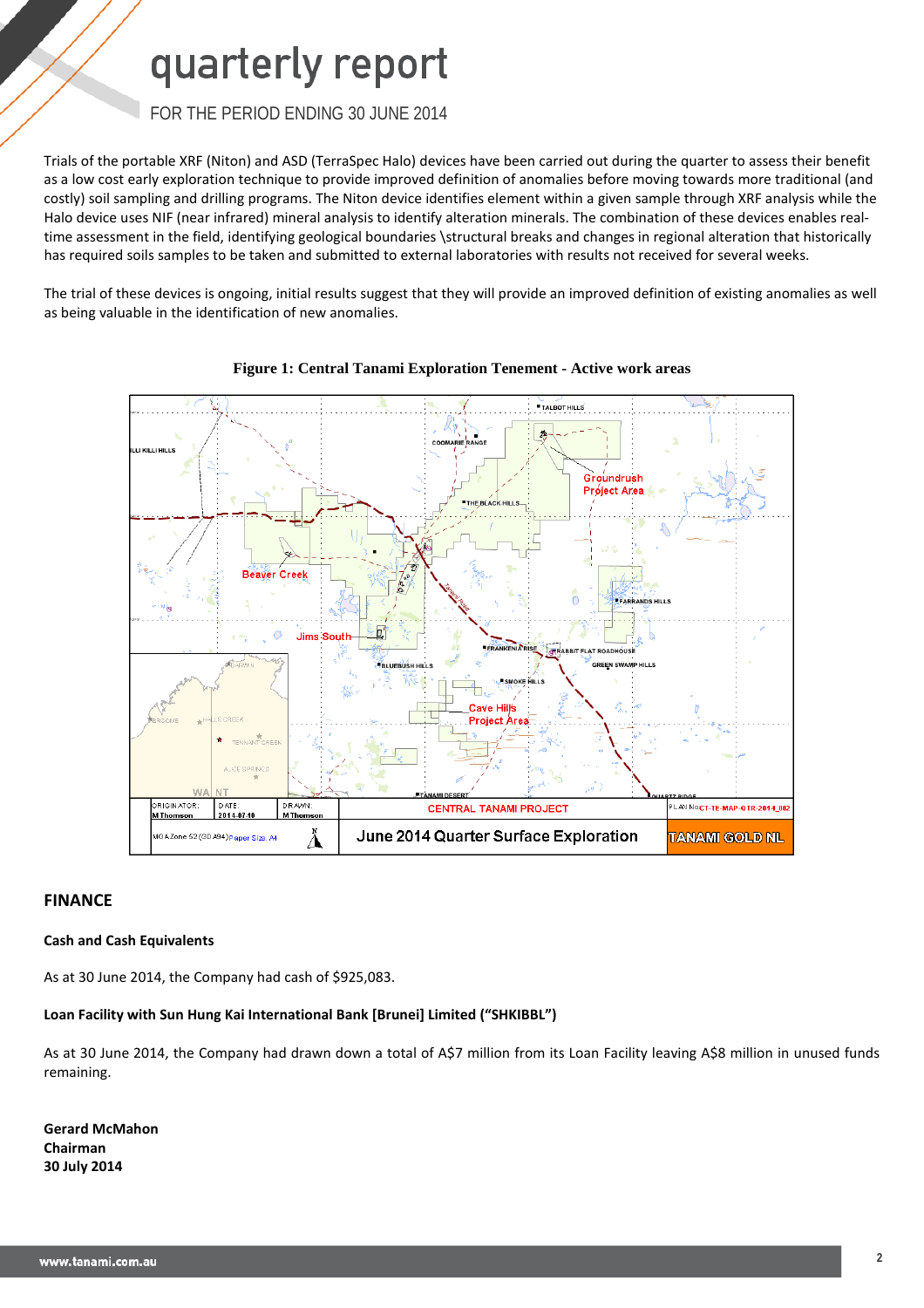FOR THE PERIOD ENDING 30 JUNE 2014

#### **Mineral Resources**

#### **Table 1: Tanami Gold NL Mineral Resources as at 30 April 2014**

|                      |                 | <b>Resource Category</b> |               |                  |          |               |                 |          |               |               |          |               |
|----------------------|-----------------|--------------------------|---------------|------------------|----------|---------------|-----------------|----------|---------------|---------------|----------|---------------|
|                      | <b>Measured</b> |                          |               | <b>Indicated</b> |          |               | <b>Inferred</b> |          |               | <b>Total</b>  |          |               |
| Project              | <b>Tonnes</b>   | Grade                    |               |                  | Grade    | <b>Ounces</b> | <b>Tonnes</b>   | Grade    |               | <b>Tonnes</b> | Grade    |               |
|                      |                 | $g/t$ Au                 | <b>Qunces</b> | <b>Tonnes</b>    | $g/t$ Au |               |                 | $g/t$ Au | <b>Ounces</b> |               | $g/t$ Au | <b>Ounces</b> |
| <b>WTP</b>           | 482             | 2.8                      | 44            | 1,079            | 6.0      | 208           | 1,446           | 5.8      | 271           | 2,931         | 5.6      | 523           |
| <b>CTP</b>           | 6,730           | 3                        | 648           | 9,491            | 3        | 954           | 9,279           | 3        | 1,022         | 25,500        | 3        | 2,625         |
| Sub Total            | 7,212           | 3.0                      | 692           | 10,570           | 3.4      | 1,162         | 10,725          | 3.7      | 1,293         | 28,431        | 3.4      | 3,148         |
| <b>CTP Stockpile</b> | 1.700           | 0.9                      | 48            |                  |          |               |                 |          |               | 1,700         | 0.9      | 48            |
| <b>Total</b>         | 8,912           | 2.6                      | 740           | 10,570           | 3.4      | 1,162         | 10,725          | 3.7      | 1,293         | 30,131        | 3.3      | 3,196         |

#### **Notes to accompany Table 4**

1. WTP is Western Tanami Prospect and CTP is Central Tanami Project.<br>2. Resource estimations completed using MineMap. Vulcan. Surpac.

Resource estimations completed using MineMap, Vulcan, Surpac, Datamine and Micromine software packages comprising a combination of ellipsoidal inverse distance and ordinary kriging grade interpolation methods.

3. Variable gold assay top cuts were applied based on geostatistical parameters and historical production reconciliation.<br>4. Resources reported above relevant cut-offs based on economic extractions, varying between 0.7g/t

Resources reported above relevant cut-offs based on economic extractions, varying between 0.7g/t Au and 5.0g/t Au block model grade.

5. Stockpile figures from previously reported Otter Gold Mines NL 2001 Mineral Resource estimate less recorded treatment by Newmont Asia Pacific.<br>6. Tonnes and ounces rounded to the nearest thousand and grade rounded to 0.

Tonnes and ounces rounded to the nearest thousand and grade rounded to 0.1g/t Au. Rounding may affect tallies.

7. The information in this report pertaining to Mineral Resources for the Central Tanami Project was compiled by Mr Bill Makar (MAusIMM), Consultant Geologist – Tanami Gold NL, Mr Michael Thomson (MAusIMM), Principal Geologist for Tanami Gold NL, Mr Steven Nicholls (MAIG), former Senior Geologist for Tanami Gold NL, Mrs Claire Hillyard (MAusIMM), Resource Geologist for Tanami Gold NL, Mr Mark Drabble (MAusIMM) – Principal Consultant Geologist, Optiro Pty Ltd and Mr Peter Ball (MAusIMM), Director of Datageo Geological Consultants. Mr Makar, Mr Thomson, Mr Nicholls, Mrs Hillyard, Mr Drabble and Mr Ball have sufficient experience which is relevant to the style of mineralisation and type of deposit under consideration to qualify as Competent Persons as defined in the December 2004 edition of the Australasian Code for Reporting of Exploration Results, Mineral Resources and Ore Reserves (JORC Code). Mr Makar, Mr Thomson, Mr Nicholls, Mrs Hillyard, Mr Drabble and Mr Ball consent to the inclusion in this report of the matters based on their information in the form and context in which it appears.

#### **Table 2: Central Tanami Project Mineral Resources as at January 2013**

|                         |                 | <b>Resource Category</b> |               |                  |       |               |                 |       |               |               |       |               |
|-------------------------|-----------------|--------------------------|---------------|------------------|-------|---------------|-----------------|-------|---------------|---------------|-------|---------------|
| <b>Mineral</b><br>Lease | <b>Measured</b> |                          |               | <b>Indicated</b> |       |               | <b>Inferred</b> |       |               | <b>Total</b>  |       |               |
|                         | <b>Tonnes</b>   | Grade                    | <b>Ounces</b> | <b>Tonnes</b>    | Grade | <b>Ounces</b> | <b>Tonnes</b>   | Grade | <b>Ounces</b> | <b>Tonnes</b> | Grade | <b>Ounces</b> |
| <b>MLS153</b>           | 1,051,000       | 2.2                      | 73,000        | 3,046,000        | 2.2   | 217,000       | 849,000         | 2.7   | 74,000        | 4,946,000     | 2.3   | 365,000       |
| <b>MLS167</b>           | 2,709,000       | 3.4                      | 293,000       | 2,613,000        | 2.9   | 244,000       | 2,050,000       | 2.9   | 191,000       | 7,372,000     | 3.1   | 728,000       |
| <b>MLS168</b>           | 854,000         | 2.2                      | 60,000        | 314,000          | 1.6   | 16,000        | 1,094,000       | 1.6   | 58,000        | 2,262,000     | 1.8   | 133,000       |
| <b>MLS180</b>           | 545,000         | 3.3                      | 57,000        | 872,000          | 2.7   | 76,000        | 269,000         | 2     | 18,000        | 1,685,000     | 2.8   | 151,000       |
| MLSA172                 | 1,096,000       | 2.7                      | 96.000        | 176,000          | 1.8   | 10,000        | 142,000         | 2.7   | 12,000        | 1,415,000     | 2.6   | 119,000       |
| ML22934                 | 475,000         | 4.5                      | 69,000        | 2,470,000        | 4.9   | 391,000       | 4,875,000       | 4.25  | 669,000       | 7,820,000     | 4.49  | 1,129,000     |
| Sub Total               | 6,730,000       | 2.99                     | 648,000       | 9,491,000        | 3.13  | 954,000       | 9,279,000       | 3.43  | 1,022,000     | 25,500,000    | 3.20  | 2,625,000     |
| <b>Stockpiles</b>       | 1,700,000       | 0.9                      | 48,000        |                  |       |               |                 |       |               | 1,700,000     | 0.9   | 48,000        |
| Total                   | 8,430,000       | 2.6                      | 696,000       | 9,491,000        | 3.1   | 954,000       | 9,279,000       | 3.4   | 1,022,000     | 27,200,000    | 3.1   | 2,673,000     |

#### **Notes to accompany Table 5**

1. Resource estimations completed using MineMap, Vulcan and Micromine software packages comprising a combination of ellipsoidal inverse distance and ordinary kriging grade interpolation methods.

2. Grade estimation was constrained to material within >0.7g/t mineralisation outlines.

- 3. Variable gold assay top cuts were applied based on geostatistical parameters and historical production reconciliation.
- 4. Resources reported above 0.7g/t block model grade.<br>5. Resources reported above 1.0g/t block model grade.

Resources reported above 1.0g/t block model grade.

6. Stockpile figures from previously reported Otter Gold Mines NL 2001 Mineral Resource estimate less recorded treatment by Newmont Asia Pacific.

7. Tonnes and ounces rounded to the nearest thousand and grade rounded to 0.1g/t. Rounding may affect tallies.

8. The information in this report pertaining to Mineral Resources for the Central Tanami Project was compiled by Mr Bill Makar (MAusIMM), Consultant Geologist – Tanami Gold NL, Mr Michael Thomson (MAusIMM), Principal Geologist for Tanami Gold NL, Mr Steven Nicholls (MAIG), former Senior Geologist for Tanami Gold NL, Mrs Claire Hillyard (MAusIMM), Resource Geologist for Tanami Gold NL and Mr Peter Ball (MAusIMM), Director of Datageo Geological Consultants. Mr Makar, Mr Thomson, Mr Nicholls, Mrs Hillyard and Mr Ball have sufficient experience which is relevant to the style of mineralisation and type of deposit under consideration to qualify as Competent Persons as defined in the December 2004 edition of the Australasian Code for Reporting of Exploration Results, Mineral Resources and Ore Reserves (JORC Code). Mr Makar, Mr Nicholls, Mrs Hillyard and Mr Ball consent to the inclusion in this report of the matters based on their information in the form and context in which it appears.

9. ML22934 Resource consists of two Resources - Groundrush Deposit (6.7million tonnes at 4.8g/t for 1,040,000) and Ripcord Deposit (1.1 Million tonnes at 2.5g/t for 89,000oz).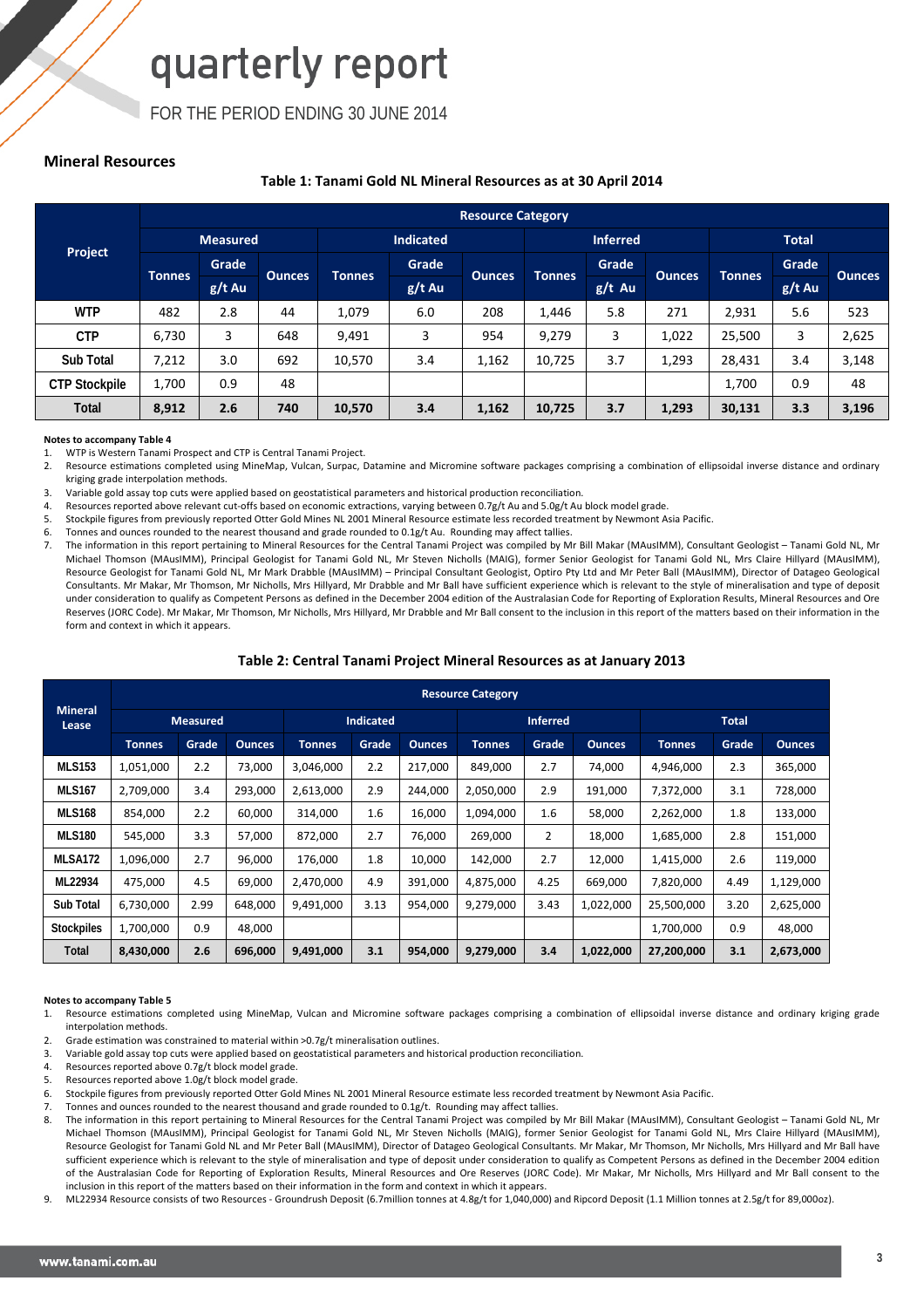FOR THE PERIOD ENDING 30 JUNE 2014

#### **Table 3 Schedule of mineral tenements- Western Australia**

| <b>WESTERN AUSTRALIA</b> |                          |                     |                    |                |  |  |  |  |
|--------------------------|--------------------------|---------------------|--------------------|----------------|--|--|--|--|
| <b>WA (TGNL 100%)</b>    | <b>Name</b>              | <b>Granted From</b> | <b>Expiry Date</b> | <b>Blocks</b>  |  |  |  |  |
| E80/1481                 | <b>Balwina</b>           | 5/10/1993           | 4/10/2014          | 24             |  |  |  |  |
| E80/1483                 | <b>Bold Hill</b>         | 16/04/1992          | 15/04/2014         | 15             |  |  |  |  |
| E80/1677                 | <b>Slatey Creek</b>      | 15/03/1994          | 14/03/2015         | 32             |  |  |  |  |
| E80/1679                 | Southside                | 15/03/1994          | 14/03/2015         | 18             |  |  |  |  |
| E80/1737                 | Camel Hump               | 22/03/1994          | 21/03/2015         | 28             |  |  |  |  |
| E80/1905                 | <b>Bald Hill Central</b> | 6/09/1994           | 5/09/2014          | 38             |  |  |  |  |
| E80/2036                 | <b>Bald Hill North</b>   | 17/02/1995          | 16/02/2015         | 8              |  |  |  |  |
| E80/2133                 | Killi Killi Hills        | 11/08/2004          | 10/08/2014         | 12             |  |  |  |  |
| E80/3238                 | Afghan                   | 29/12/2004          | 28/12/2014         | $\overline{4}$ |  |  |  |  |
| E80/3378                 | <b>Tent Hill East</b>    | 20/02/2006          | 19/02/2015         | $\overline{3}$ |  |  |  |  |
| E80/3388                 | Olive                    | 15/05/2006          | 14/05/2015         | 35             |  |  |  |  |
| E80/3389                 | Popeye                   | 15/05/2006          | 14/05/2015         | 35             |  |  |  |  |
| E80/3665                 | Border                   | 19/10/2007          | 18/10/2017         | 17             |  |  |  |  |
| E80/3845                 | Lewis West               | 8/04/2008           | 7/04/2018          | 3              |  |  |  |  |
| E80/3846                 | Camel                    | 8/04/2008           | 7/04/2018          | $\overline{2}$ |  |  |  |  |
| E80/3847                 | Hutch's Find             | 8/04/2008           | 7/04/2018          | 4              |  |  |  |  |
| E80/4006                 | Hermes                   | 20/11/2008          | 19/11/2018         | 64             |  |  |  |  |
| E80/4305                 | Triton                   | 16/06/2010          | 15/06/2015         | 34             |  |  |  |  |
| E80/4306                 | Apollo                   | 17/09/2010          | 16/09/2015         | 42             |  |  |  |  |
| E80/4307                 | Argos                    | 17/09/2010          | 16/09/2015         | 88             |  |  |  |  |
|                          |                          |                     |                    |                |  |  |  |  |
| M80/559                  | Coyote 1                 | 27/09/2005          | 26/09/2026         | 997 hectares   |  |  |  |  |
| M80/560                  | Coyote 2                 | 27/09/2005          | 26/09/2026         | 998 hectares   |  |  |  |  |
| M80/561                  | Coyote 3                 | 27/09/2005          | 26/09/2026         | 988 hectares   |  |  |  |  |
| M80/562                  | Bald Hill 1              | 2/12/2005           | 1/12/2026          | 991 hectares   |  |  |  |  |
| M80/563                  | Bald Hill 2              | 2/12/2005           | 1/12/2026          | 978 hectares   |  |  |  |  |
| M80/564                  | Bald Hill 3              | 2/12/2005           | 1/12/2026          | 990 hectares   |  |  |  |  |

#### **WESTERN AUSTRALIA TOTAL 1,703 km²**

\* Application for Extension of term lodged.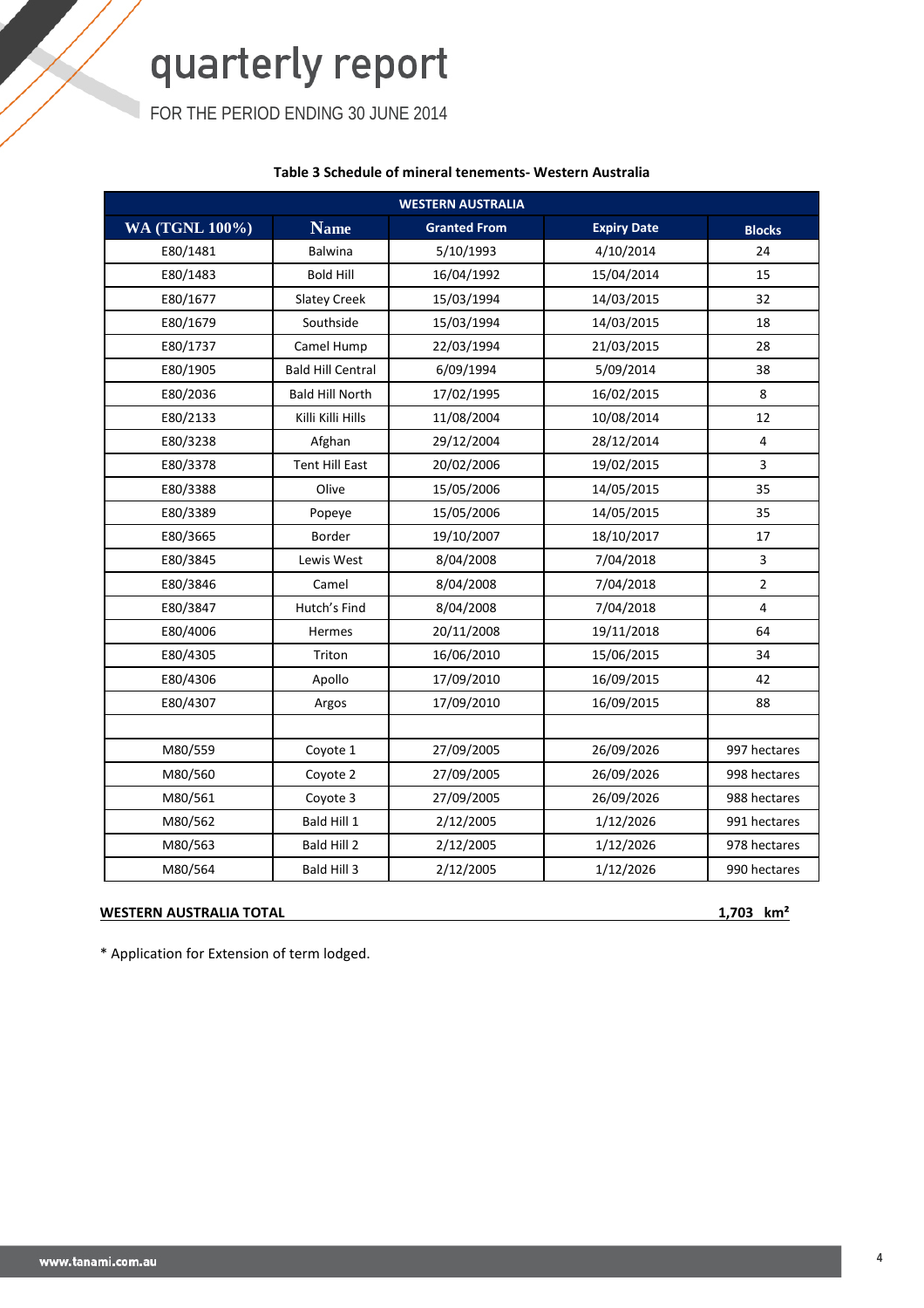FOR THE PERIOD ENDING 30 JUNE 2014

| <b>NORTHERN TERRITORY</b>         |                                       |                     |                    |                |  |  |  |  |  |
|-----------------------------------|---------------------------------------|---------------------|--------------------|----------------|--|--|--|--|--|
| <b>CENTRAL TANAMI (TGNL 100%)</b> | <b>Name</b>                           | <b>Granted From</b> | <b>Expiry Date</b> | <b>Blocks</b>  |  |  |  |  |  |
| EL8797                            | Gamma                                 | 9/09/1999           | 25/08/14           | $\overline{2}$ |  |  |  |  |  |
| EL9763                            | <b>Red Hills</b>                      | 24/07/00            | 23/07/15           | $\overline{7}$ |  |  |  |  |  |
| EL9843                            | Chapmans Hill                         | 27/03/06            | 31/12/15           | 21             |  |  |  |  |  |
| EL10355                           | Red Hills North                       | 04/06/01            | 03/06/15           | 4              |  |  |  |  |  |
| EL10411                           | Tanami Downs North                    | 04/06/01            | 03/06/15           | $\overline{7}$ |  |  |  |  |  |
| EL22061                           | <b>Farrands Hill South</b>            | 27/03/06            | 31/12/15           | 13             |  |  |  |  |  |
| EL22229                           | <b>Question Mark Bore</b><br>East     | 08/06/01            | 07/06/15           | 8              |  |  |  |  |  |
| EL22378                           | <b>Question Mark Bore Far</b><br>East | 08/06/01            | 07/06/15           | 6              |  |  |  |  |  |
| EL23342                           | Coomarie                              | 25/05/06            | 31/12/15           | 8              |  |  |  |  |  |
| EL26925                           | Goanna 2                              | 25/01/2011          | 24/01/15           | 60             |  |  |  |  |  |
| EL26926                           | <b>Black Hills 2</b>                  | 25/01/2011          | 24/01/15           | 204            |  |  |  |  |  |
| EL28282                           | Suplejack                             | 20/04/2011          | 19/04/17           | 35             |  |  |  |  |  |
| EL28474                           | Rushmore                              | 12/03/2013          | 11/03/19           | 148            |  |  |  |  |  |
| EL(A)28283                        | Goat Creek 2                          | Application         |                    | 72             |  |  |  |  |  |
| EL(A)28613                        | Gamma East                            | Application         |                    | 123            |  |  |  |  |  |
| ML22934                           | Groundrush                            | 14/09/2001          | 13/09/2026         | 3950 hectares  |  |  |  |  |  |
| MLS119                            | Reward                                | 15/05/1964          | 31/12/1930         | 8.09 hectares  |  |  |  |  |  |
| <b>MLS120</b>                     | No. 1 South                           | 15/05/1964          | 31/12/1930         | 8.09 hectares  |  |  |  |  |  |
| MLS121                            | No. 2 South                           | 15/05/1964          | 31/12/1930         | 8.09 hectares  |  |  |  |  |  |
| <b>MLS122</b>                     | No. 3 South                           | 15/05/1964          | 31/12/1930         | 8.09 hectares  |  |  |  |  |  |
| MLS123                            | No. 4 South                           | 15/05/1964          | 31/12/1930         | 8.09 hectares  |  |  |  |  |  |
| MLS124                            | No. 1 North                           | 15/05/1964          | 31/12/1930         | 8.09 hectares  |  |  |  |  |  |
| <b>MLS125</b>                     | No. 2 North                           | 15/05/1964          | 31/12/1930         | 8.09 hectares  |  |  |  |  |  |
| <b>MLS126</b>                     | No. 3 North                           | 15/05/1964          | 31/12/1930         | 8.09 hectares  |  |  |  |  |  |
| <b>MLS127</b>                     | No. 4 North                           | 15/05/1964          | 31/12/1930         | 8.09 hectares  |  |  |  |  |  |
| <b>MLS128</b>                     | No. 5 North                           | 15/05/1964          | 31/12/1930         | 7.08 hectares  |  |  |  |  |  |
| MLS129                            | No. 6 North                           | 15/05/1964          | 31/12/1930         | 8.09 hectares  |  |  |  |  |  |
| MLS130                            | East Block                            | 15/05/1964          | 31/12/1930         | 8.09 hectares  |  |  |  |  |  |
| MLS131                            | No. 5 South                           | 15/05/1964          | 31/12/1930         | 8.09 hectares  |  |  |  |  |  |
| MLS132                            | No. 6 South                           | 15/05/1964          | 31/12/1930         | 8.09 hectares  |  |  |  |  |  |
| <b>MLS133</b>                     | South-East Block                      | 15/05/1964          | 31/12/1930         | 8.09 hectares  |  |  |  |  |  |
| <b>MLS153</b>                     | Tanami Extended                       | 5/10/1990           | 04/10/2015         | 1000 hectares  |  |  |  |  |  |
| MLS167                            | Matilda                               | 13/10/1995          | 31/12/2020         | 1877 hectares  |  |  |  |  |  |
| <b>MLS168</b>                     | Enterprise                            | 13/10/1995          | 31/12/2020         | 711.9 hectares |  |  |  |  |  |
| MLS(A)172                         | Crusade                               | Application         |                    | 3946 hectares  |  |  |  |  |  |
| <b>MLS180</b>                     | Molech                                | 18/11/1998          | 31/12/2022         | 803.6 hectares |  |  |  |  |  |

#### **Table 4 Schedule of Mineral Tenements- Northern Territory**

#### **NORTHERN TERRITORY TOTAL 2,268 km²**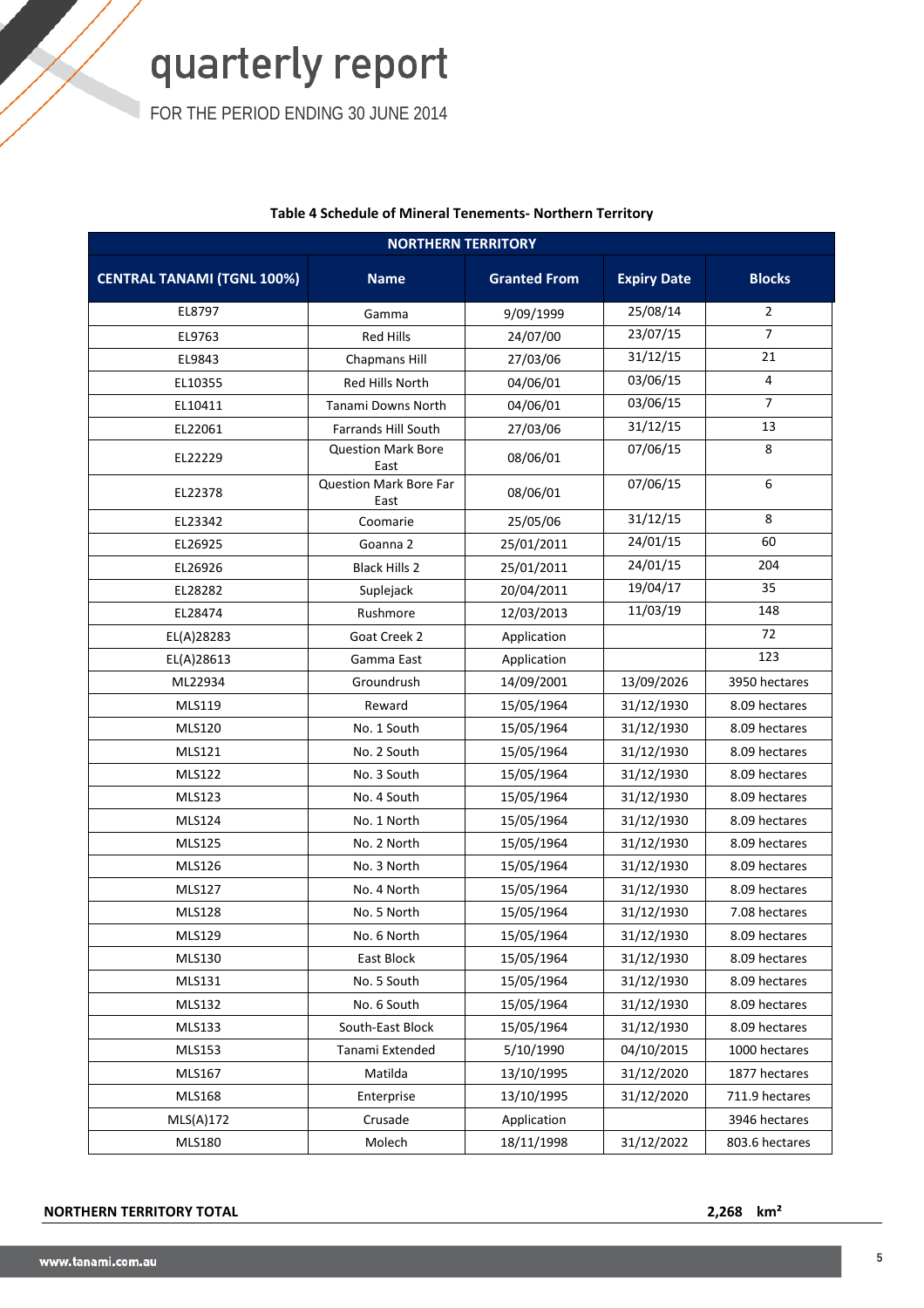FOR THE PERIOD ENDING 30 JUNE 2014

#### *Competent Person Statement*

*The information in this report that relates to all Mineral Resources other than the Kavanagh April 2014 Resource is based on information compiled*  by Mr Michael Thomson, a full time employee and Principal Geologist of Tanami Gold NL. Mr Thomson is a member of the Australasian Institute of *Mining and Metallurgy and has sufficient experience which is relevant to the style of mineralisation and type of deposit under consideration to qualify as a Competent Person as defined in the December 2004 edition of the Australasian Code for Reporting of Exploration Results, Mineral Resources and Ore Reserves (JORC Code). Mr Thomson consents to the inclusion in this report of the matters based on his information in the form and context in which they appear. This information was prepared and first disclosed under the JORC Code 2004. It has not been updated since to comply with the JORC Code 2012 on the basis that the information has not materially changed since it was last reported.*

*The information in this report that relates to Kavanagh April 2014 Mineral Resource, Geological Data and Exploration Results is based on, and fairly represents information and supporting documentation compiled by Mr Michael Thomson, a full time employee of Tanami Gold NL. Mr Thomson is a Member of The Australian Institute of Geoscientists and has sufficient experience which is relevant to the style of mineralisation and type of deposit under consideration and to the activity which he is undertaking to qualify as Competent Person as defined in the 2012 Edition of the "Australasian Code for Reporting of Exploration Results, Mineral Resources and Ore Reserves". Mr Thomson consents to the inclusion in this report of the matters based on his information in the form and context in which they appear.*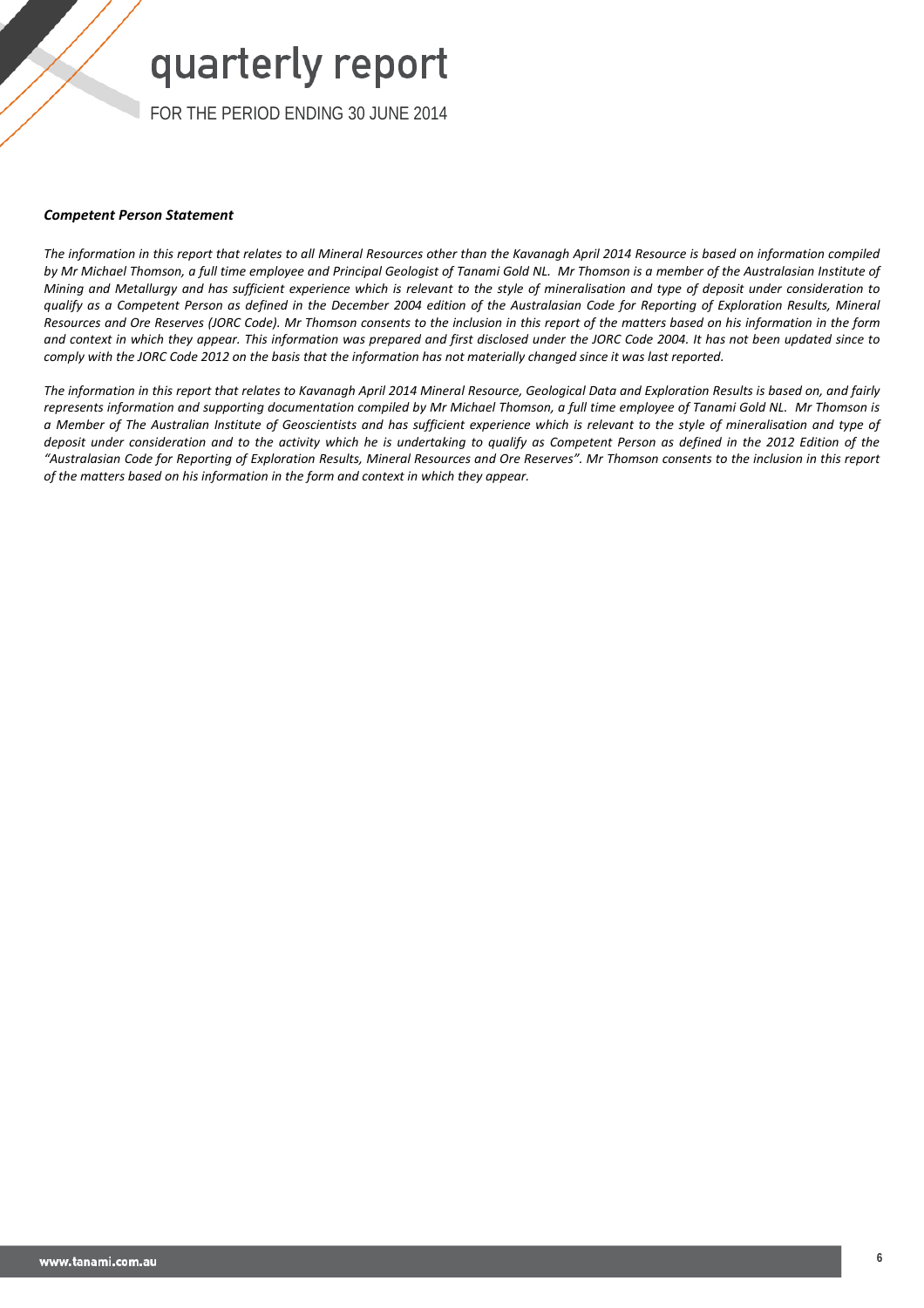*Rule 5.5*

## **Appendix 5B**

## **Mining exploration entity and oil and gas exploration entity quarterly report**

Introduced 01/07/96 Origin Appendix 8 Amended 01/07/97, 01/07/98, 30/09/01, 01/06/10, 17/12/10, 01/05/2013

|            | Name of entity                                                                        |                 |                                   |
|------------|---------------------------------------------------------------------------------------|-----------------|-----------------------------------|
|            | <b>TANAMI GOLD NL</b>                                                                 |                 |                                   |
| <b>ABN</b> |                                                                                       |                 | Quarter ended ("current quarter") |
|            | 51 000 617 176                                                                        |                 | 30 June 2014                      |
|            | <b>Consolidated statement of cash flows</b>                                           |                 |                                   |
|            |                                                                                       | Current quarter | Year to date                      |
|            | Cash flows related to operating activities                                            |                 | (9 months)                        |
|            |                                                                                       | $A'$ ooo        | \$A'ooo                           |
| 1.1        | Receipts from product sales and related<br>debtors                                    | 1,105           | 1,631                             |
| 1,2        | Payments for (a) exploration & evaluation                                             | (229)           | (5, 023)                          |
|            | (b) development                                                                       | (210)           | (1,733)                           |
|            | $(c)$ <sup>1</sup> production                                                         | (421)           | $^{1}(5,066)$                     |
|            | (d) administration                                                                    | (738)           | (3, 114)                          |
| 1.3        | Dividends received                                                                    |                 |                                   |
| 1.4        | Interest and other items of a similar nature<br>received                              | 27              | 140                               |
| 1.5        | Interest and other costs of finance paid                                              | (n2)            | (652)                             |
| 1.6        | Income taxes paid                                                                     |                 |                                   |
| 1.7        | Other - withholding tax paid                                                          | (23)            | (59)                              |
|            | <b>Net Operating Cash Flows</b>                                                       | (601)           | (13, 876)                         |
|            |                                                                                       |                 |                                   |
| 1.8        | Cash flows related to investing activities<br>Payment for purchases of: (a) prospects |                 |                                   |
|            |                                                                                       |                 |                                   |
|            | (b) equity investments<br>(c) other fixed assets                                      |                 |                                   |
|            |                                                                                       |                 | (37)                              |
| 1.9        | Proceeds from sale of:<br>(a) prospects                                               |                 |                                   |
|            | (b) equity investments                                                                |                 | 2,665                             |
|            | (c) other fixed assets                                                                |                 |                                   |
| 1.10       | Loans to other entities                                                               |                 |                                   |
| 1.11       | Loans repaid by other entities                                                        |                 |                                   |
| 1.12       | Other - payment for security bond                                                     |                 | (71)                              |
| 1.13       | Other - refund of security bond                                                       | 114             | 2,719                             |
|            | Net investing cash flows                                                              | (114)           | 5,276                             |
| 1.14       | Total operating and investing cash flows                                              |                 |                                   |
|            | (carried forward)                                                                     | (487)           | (8,600)                           |

<sup>1.</sup> The Company's sole operating gold mine (Coyote) was placed on care and maintenance 24 April 2013. The on-going care and maintenance costs incurred at Coyote are captured internally by Management within its existing production departments (Maintenance, Underground and Processing). The presentation of the care and maintenance costs as production costs within the Appendix 5B is consistent with Company guidelines and internal reporting.

+ See chapter 19 for defined terms.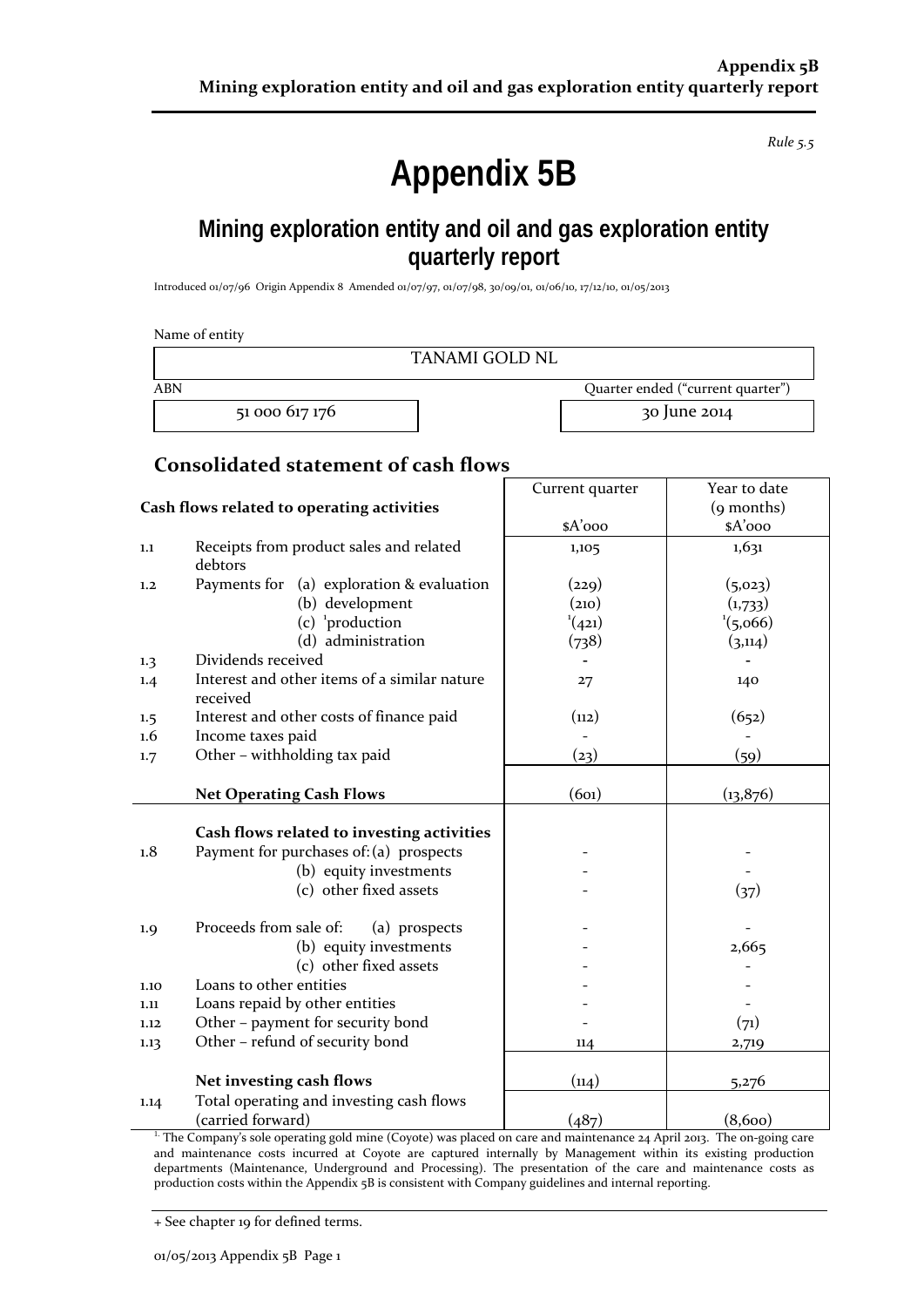#### **Appendix 5B Mining exploration entity and oil and gas exploration entity quarterly report**

| 1.14 | Total operating and investing cash flows      |       |           |
|------|-----------------------------------------------|-------|-----------|
|      | (brought forward)                             | (487) | (8,600)   |
|      |                                               |       |           |
|      | Cash flows related to financing activities    |       |           |
| 1.15 | Proceeds from issues of shares, options, etc. |       | 11,132    |
| 1.16 | Proceeds from sale of forfeited shares        |       |           |
| 1.17 | Proceeds from borrowings                      |       | 8,000     |
| 1.18 | Repayment of borrowings                       | (30)  | (10, 601) |
| 1.19 | Dividends paid                                |       |           |
| 1.20 | Other (provide details if material)           | (124) | (630)     |
|      |                                               |       |           |
|      | Net financing cash flows                      | (154) | 7,901     |
|      |                                               |       |           |
|      | Net increase (decrease) in cash held          | (641) | (699)     |
|      |                                               |       |           |
| 1.21 | Cash at beginning of quarter/year to date     | 1,566 | 1,624     |
| 1.22 | Exchange rate adjustments to item 1.20        |       |           |
|      |                                               |       |           |
| 1.23 | Cash at end of quarter                        | 925   | 925       |
|      |                                               |       |           |

### **Payments to directors of the entity, associates of the directors, related entities of the entity and associates of the related entities**

|      |                                                                  | Current quarter<br>$A'$ ooo |
|------|------------------------------------------------------------------|-----------------------------|
| 1,24 | Aggregate amount of payments to the parties included in item 1.2 | (86)                        |
| 1.25 | Aggregate amount of loans to the parties included in item 1.10   |                             |
|      |                                                                  |                             |

## 1.26 Explanation necessary for an understanding of the transactions N/A

### **Non-cash financing and investing activities**

2.1 Details of financing and investing transactions which have had a material effect on consolidated assets and liabilities but did not involve cash flows

N/A

2.2 Details of outlays made by other entities to establish or increase their share in projects in which the reporting entity has an interest

N/A

<sup>+</sup> See chapter 19 for defined terms.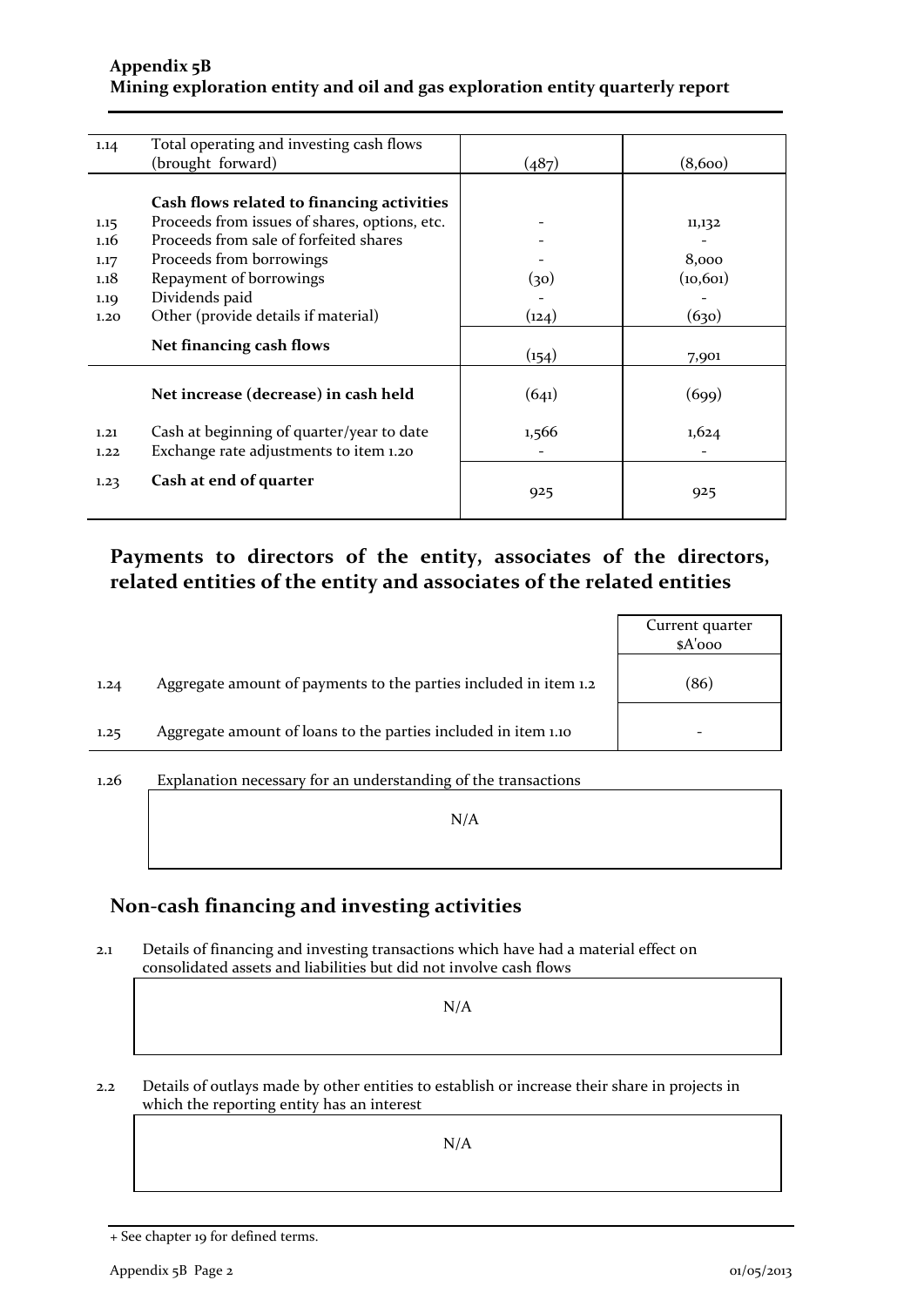### **Financing facilities available**

*Add notes as necessary for an understanding of the position.*

|     |                             | Amount available<br>$A'$ ooo | Amount used<br>$A'$ 000 |
|-----|-----------------------------|------------------------------|-------------------------|
| 3.1 | Loan facilities             |                              |                         |
|     |                             | 28,000                       | 7,000                   |
| 3.2 | Credit standby arrangements | -                            | -                       |
|     |                             |                              |                         |

2 The Company has a \$15million unsecured Loan Facility with Sun Hung Kai International Bank [Brunei] Limited of which \$8million in funds remain available for drawdown.

### **Estimated cash outflows for next quarter**

|     |                            | $A'$ 000  |
|-----|----------------------------|-----------|
| 4.1 | Exploration and evaluation | 680       |
| 4.2 | Development                | -         |
| 4.3 | Production                 | $3_{102}$ |
| 4.4 | Administration             | 816       |
|     | <b>Total</b>               | 1,598     |

<sup>3.</sup> The Company's Production costs are substantially offset by the Licence Fee payable from ABM Resources NL being an amount equal to the Care and Maintenance costs incurred by Tanami each month during the Licence Term, but not exceeding \$150,000 in any one month.

### **Reconciliation of cash**

| Reconciliation of cash at the end of the quarter (as<br>shown in the consolidated statement of cash flows)<br>to the related items in the accounts is as follows. | Current quarter<br>$A'$ 000 | Previous quarter<br>$A'$ 000 |
|-------------------------------------------------------------------------------------------------------------------------------------------------------------------|-----------------------------|------------------------------|
| Cash on hand and at bank<br>5.1                                                                                                                                   | 925                         | 1,566                        |
| Deposits at call<br>5.2                                                                                                                                           |                             |                              |
| Bank overdraft<br>5.3                                                                                                                                             |                             |                              |
| Other (provide details)<br>5.4                                                                                                                                    |                             |                              |
| Total: cash at end of quarter (item 1.23)                                                                                                                         | 925                         | 1,566                        |

<sup>+</sup> See chapter 19 for defined terms.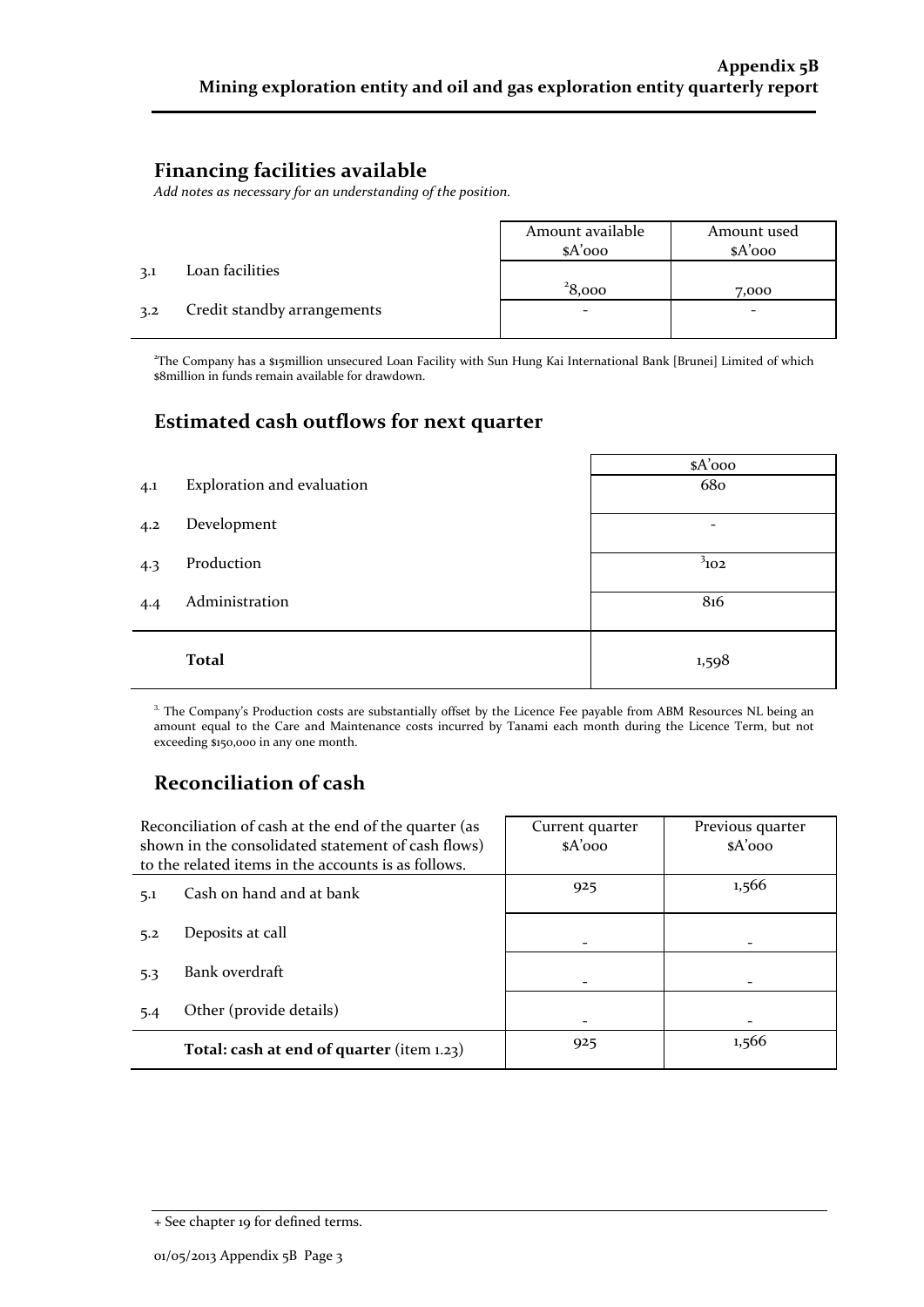|  | Changes in interests in mining tenements and petroleum tenements |  |
|--|------------------------------------------------------------------|--|
|  |                                                                  |  |

|     |                                                                                      | Tenement  | Nature of interest                                   | Interest at | Interest at |
|-----|--------------------------------------------------------------------------------------|-----------|------------------------------------------------------|-------------|-------------|
|     |                                                                                      | reference | (note (2))                                           | beginning   | end of      |
|     |                                                                                      | and       |                                                      | of quarter  | quarter     |
|     |                                                                                      | location  |                                                      |             |             |
| 6.1 | Interests in mining                                                                  |           | Reduction in area by                                 |             |             |
|     | tenements and                                                                        |           | Compulsory/                                          |             |             |
|     | petroleum tenements                                                                  |           | <b>Voluntary</b>                                     |             |             |
|     | relinquished, reduced                                                                |           | <b>Partial Surrender</b>                             |             |             |
|     | or lapsed                                                                            |           |                                                      |             |             |
|     |                                                                                      |           | <b>Outright Surrender</b>                            |             |             |
|     |                                                                                      |           | Nil                                                  |             |             |
|     |                                                                                      |           | <b>Expiry</b>                                        |             |             |
|     |                                                                                      |           | Withdrawal                                           |             |             |
|     |                                                                                      |           | Nil                                                  |             |             |
|     |                                                                                      |           | <b>Sale</b>                                          |             |             |
|     |                                                                                      |           | Nil                                                  |             |             |
| 6.2 | Interests in mining<br>tenements and<br>petroleum tenements<br>acquired or increased |           | <b>Application for</b><br><b>Exploration Licence</b> |             |             |
|     |                                                                                      |           | Nil                                                  |             |             |
|     |                                                                                      |           | Purchase                                             |             |             |
|     |                                                                                      |           | Nil                                                  |             |             |

### **Issued and quoted securities at end of current quarter**

*Description includes rate of interest and any redemption or conversion rights together with prices and dates.*

|     |                                            | Total number | Number quoted | Issue price per<br>security (see | Amount paid up<br>per security (see |
|-----|--------------------------------------------|--------------|---------------|----------------------------------|-------------------------------------|
|     |                                            |              |               | note $3$ ) (cents)               | $note$ 3) (cents)                   |
| 7.1 | Preference                                 |              |               |                                  |                                     |
|     | <i><b>*securities</b></i><br>(description) |              |               |                                  |                                     |

<sup>+</sup> See chapter 19 for defined terms.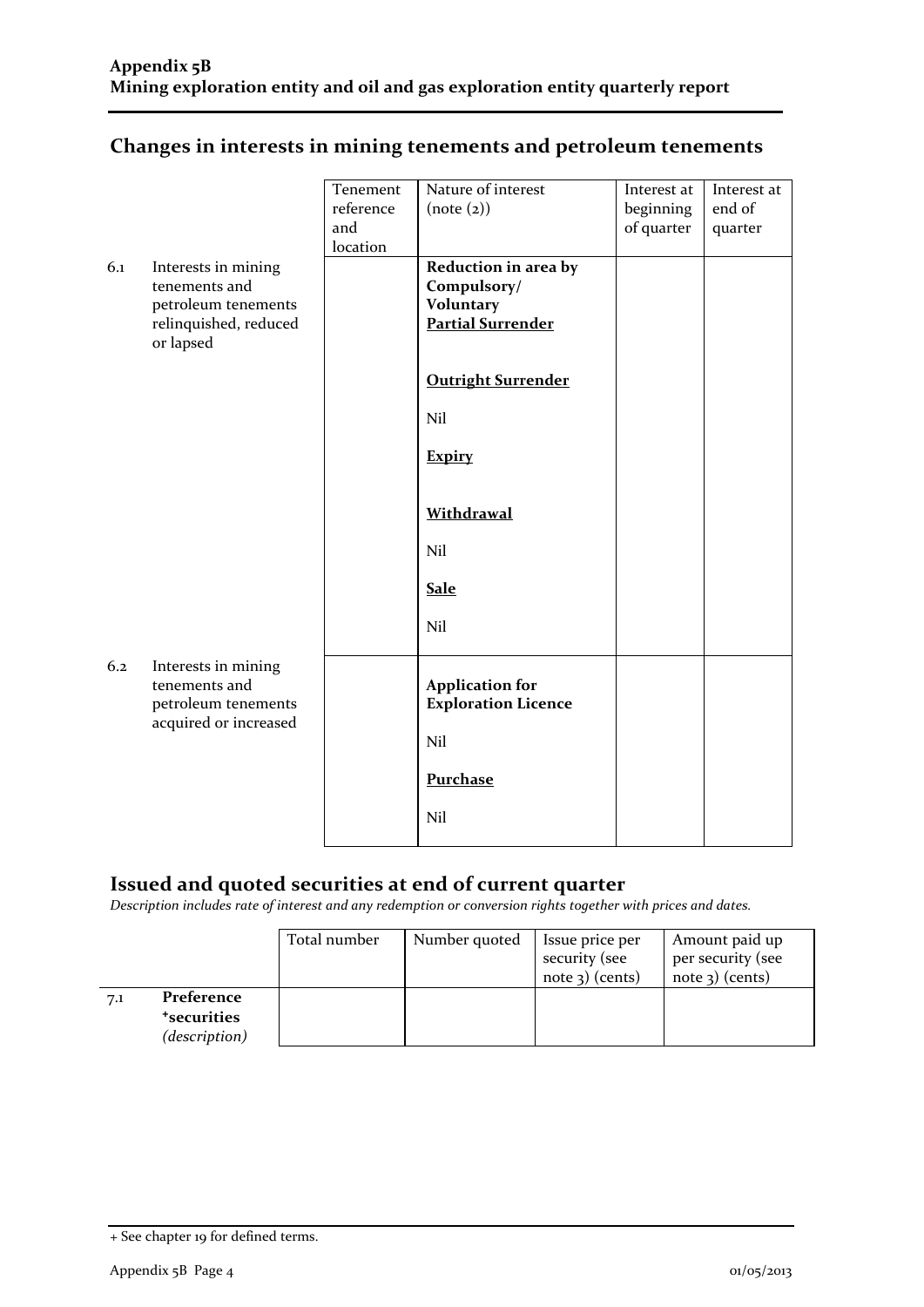| 7.2  | Changes during<br>quarter<br>(a) Increases<br>through issues<br>(b) Decreases<br>through returns<br>of capital, buy-<br>backs,<br>redemptions |                               |                          |                            |                                        |
|------|-----------------------------------------------------------------------------------------------------------------------------------------------|-------------------------------|--------------------------|----------------------------|----------------------------------------|
| 7.3  | +Ordinary<br>securities                                                                                                                       | 1,175,097,046                 | 1,175,097,046            |                            |                                        |
| 7.4  | Changes during<br>quarter<br>(a) Increases<br>through issues<br>(b) Decreases<br>through returns<br>of capital, buy-<br>backs                 |                               |                          |                            |                                        |
| 7.5  | +Convertible<br>debt<br>securities<br>(description)                                                                                           |                               |                          |                            |                                        |
| 7.6  | Changes during<br>quarter<br>(a) Increases<br>through issues<br>(b) Decreases<br>through<br>securities<br>matured,<br>converted               |                               |                          |                            |                                        |
| 7.7  | Options                                                                                                                                       |                               |                          | Exercise price             | Expiry date                            |
|      | (description and<br>conversion<br>factor)                                                                                                     | 300,000<br>212,500<br>200,000 |                          | \$1.34<br>\$0.90<br>\$1.00 | 22/12/2016<br>28/03/2017<br>28/03/2017 |
| 7.8  | <b>Issued during</b><br>quarter                                                                                                               |                               |                          |                            |                                        |
| 7.9  | Exercised<br>during quarter                                                                                                                   |                               |                          |                            |                                        |
| 7.10 | <b>Expired during</b><br>quarter                                                                                                              |                               | $\overline{\phantom{a}}$ |                            |                                        |
| 7.11 | <b>Debentures</b><br>(totals only)                                                                                                            |                               |                          |                            |                                        |
| 7.12 | <b>Unsecured</b><br>notes (totals<br>only)                                                                                                    |                               |                          |                            |                                        |

<sup>+</sup> See chapter 19 for defined terms.